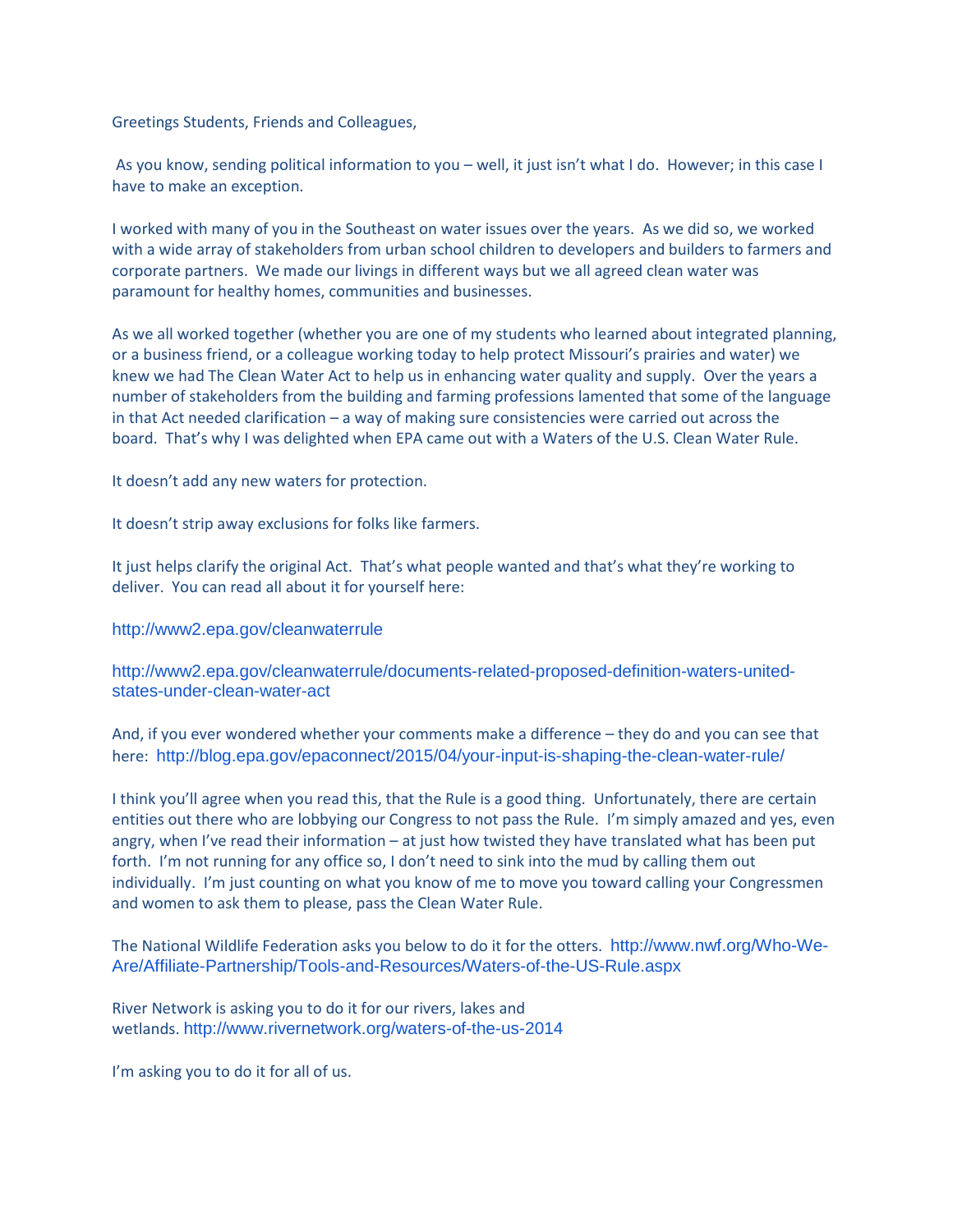You can write your own comments after reading these materials or call me to ask for additional help. (I'd love to know if you do something!) Either way – the otters will appreciate it and I will too.

Here's to you and our watersheds too,

Margo

Margo Farnsworth

Screendoor Consulting

<http://screendoorconsulting.com/>

[615.478.4889](tel:(615)%20478-4889)

## *Give good people good information and they'll do good things.*

(If you've just received this single newsletter, it may be because I thought you'd be interested in this particular subject. You may or may not get others. If you want on my list regularly, e-mail me. If you want off my list, e-mail me. Thanks!)



Dear Margo,

Almost 80,000 friends of wildlife have already spoken out for clean water that otters depend on.

**But this week the smallest wetlands and streams, where rivers begin, are under threat.** Too many members of Congress are voting in favor of polluters—and could derail the protection of clean water and vital wildlife habitat.

**[Take action today to urge your members](http://online.nwf.org/site/R?i=Ep-eP-W9d1BI3vrTFDrDtQ)  [of Congress to protect clean water.](http://online.nwf.org/site/R?i=Ep-eP-W9d1BI3vrTFDrDtQ)**

Many small wetlands and streams are in limbo without the clear protection of the Clean Water Act. Thanks to supporters like

Clean Water for Otters is at Risk



**[Send a message to Congress today>>](http://online.nwf.org/site/R?i=xdyoFZ7udinnWeZEKOEgug)**